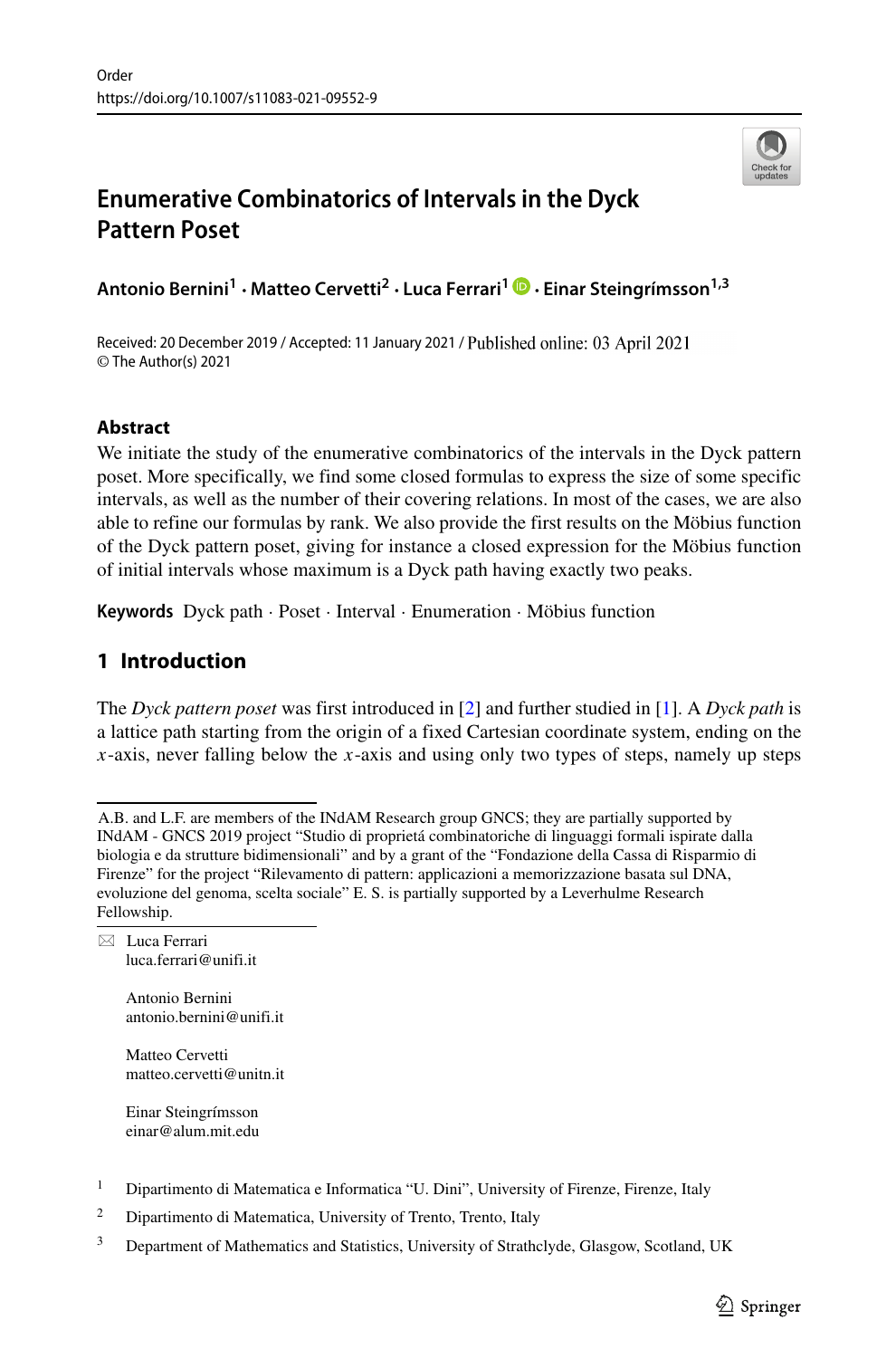$U = (1, 1)$  and down steps  $D = (1, -1)$ . The sequence of up and down steps of a Dyck path is a word on the alphabet  $\{U, D\}$  such that each prefix has at least as many *U*'s as *D*'s and the total number of *U*'s and *D*'s is the same. Such words are commonly called *Dyck words*. The total number of letters/steps of a Dyck word/path is called the *length* of the word/path. In the following we will frequently switch between paths and words, and in particular we will use the same notations when no confusion is likely to arise. Given two Dyck paths *P, Q,* we say that  $P \leq Q$  when *P* is a subword of *Q* (i.e. there exists a subsequence of the letters of *Q* which, read from left to right, are equal to *P*). In this case, we also say that *P* is a *pattern* of *Q*, and any subword of *Q* which is equal to *P* is called an *occurrence* of *P* in *Q*. So, for instance,  $UUDD \leq UDUDUD$ , whereas  $UUDDUD$  and  $UUDUUUDDDD$ are incomparable. The Dyck pattern poset has a minimum, which is the path *UD*, and has no maximum; moreover, it is graded, the rank of an element being its semilength.

In the above mentioned papers some enumerative properties of the Dyck pattern poset have been investigated, mainly focusing on pattern avoidance questions. Here we start the analysis of the enumerative combinatorics of the intervals of this poset.

Given any poset, one of the most natural aspects to investigate is the structure of its intervals. This has been done in several combinatorially interesting posets, such as for Tamari lattices [\[3,](#page-14-2) [5\]](#page-14-3), the Bruhat order [\[7\]](#page-14-4), the consecutive pattern poset [\[4\]](#page-14-5), to cite just a few. From this point of view, a fairly general problem is that of counting (saturated) chains (here "saturated" means that the chain cannot be extended except at the beginning and at the end). Special instances of this problem are the enumeration of the elements and of the covering relations of the interval (which are saturated chains of length 0 and 1, respectively). Another important quantity associated to a (combinatorially interesting) poset is the Möbius function of its intervals. For our purposes, we can define the Möbius function  $\mu : \mathcal{P}^2 \to \mathbb{Z}$  of the poset  $P$  in the following recursive way (for  $x \le y$ ):

$$
\begin{cases} \mu(x, x) = 1, \\ \mu(x, y) = -\sum_{x \le z < y} \mu(x, z), \quad \text{when } x < y. \end{cases}
$$

In the present paper we analyze a few types of *initial intervals* [*UD, P*] in the Dyck pattern poset. More specifically, we first consider the case in which  $P = (UD)^n$ , for some  $n \in \mathbb{N}$ , for which we are able to determine the cardinality of the interval, also refined by rank. Then we examine in detail the case in which *P* has exactly two peaks (a peak of a Dyck path *P* is an occurrence of the Dyck path *UD* as a consecutive pattern in *P*): here we find formulas both for the cardinality of the interval (and also in this case we have a refined version for ranks) and for the number of covering relations. We find also a nice bijection between Dyck paths inside the interval [*UD, P*] having two peaks and squares fitting inside a rectangle of appropriate dimensions. Finally, we give also a complete description of the Möbius function of such intervals. We remark that the computation of the Möbius function of the Dyck pattern poset is still open for general intervals, and the results contained in the present paper are the first ones for this poset. In the last section, together with some proposals for further work, we also provide some additional results and conjectures on the Möbius function which suggest that the Dyck pattern intervals have a nice structure that certainly deserves to be better investigated.

The motivation for our specific choice of intervals to investigate is twofold. First of all, initial intervals in which the top element has few peaks are more tractable. It is in fact easy to see that the general program we wish to initiate with the present paper, namely the investigation of enumerative and structural properties of the intervals of the Dyck pattern poset, is quite difficult. Our aim is therefore to take the first steps towards this goal, by analyzing some intervals that are reasonably manageable. A second reason for our choice is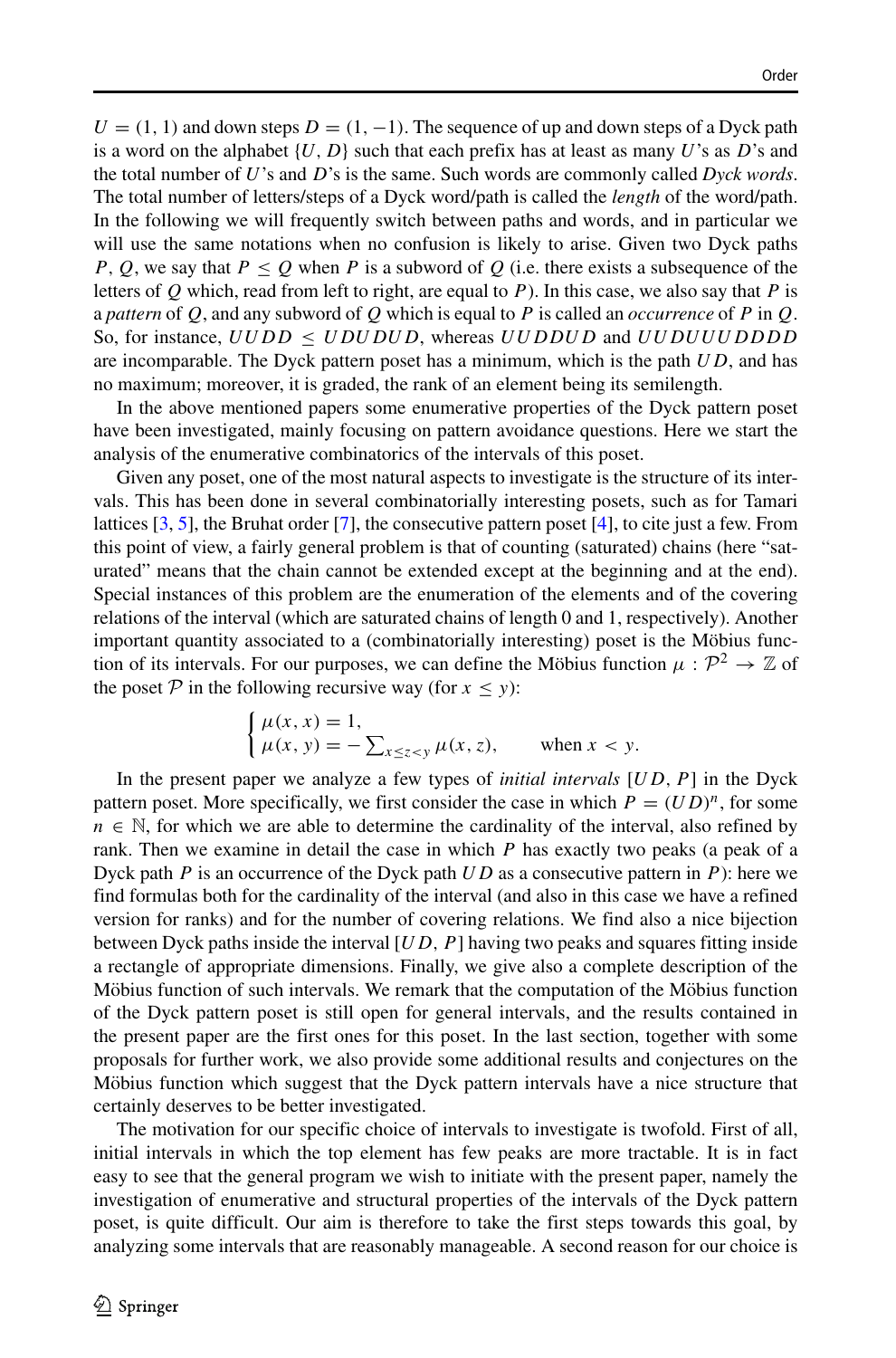that initial intervals whose top element has one or two peaks constitute the first instances of a hierarchy that we hope can be analyzed by successive steps. In other words, it is natural to think that the next thing to try is to study properties of initial intervals whose top element has three peaks.

We close this Introduction by fixing the main notations we are using throughout the paper.

Given a poset P and a nonnegative integer  $\ell$ , a *saturated chain of length*  $\ell$  in P is a sequence  $(x_0, x_1, ..., x_\ell)$  of  $\ell + 1$  elements of P such that  $x_0 \prec x_1 \prec ... \prec x_\ell$ , where  $\prec$  denotes the covering relation of  $\mathcal{P}$ . For a finite poset  $\mathcal{P}$ , denote by  $s_{\ell}(\mathcal{P})$  the number of saturated chains of length  $\ell$  in  $\mathcal{P}$ . In particular,  $s_0(\mathcal{P})$  is the number of elements of  $\mathcal{P}$ , and  $s_1(\mathcal{P})$  is the number of edges of the Hasse diagram of  $\mathcal P$  (which is also the number of covering relations in P). When P is graded and  $\ell, k \in \mathbb{N}$ , the number of saturated chains of length  $\ell$  whose top element has rank  $k$  will be denoted  $s_{\ell}^{(k)}(\mathcal{P})$ . Therefore  $s_{\ell}(\mathcal{P}) =$  $\sum_{k \geq \ell} s_{\ell}^{(k)}(\mathcal{P})$ . In particular,  $s_{0}^{(k)}(\mathcal{P})$  is the number of elements of  $\mathcal P$  having rank *k*.

Given  $x \in \mathcal{P}$ , we write  $\Delta(x)$  for the number of elements in  $\mathcal P$  covered by *x*. Moreover,  $\Delta_t(\mathcal{P})$  will denote the number of  $x \in \mathcal{P}$  such that  $\Delta(x) = t$ . As a consequence, we have that

<span id="page-2-0"></span>
$$
s_1(\mathcal{P}) = \sum_{t \ge 0} t \cdot \Delta_t(\mathcal{P}). \tag{1}
$$

# **2 The Interval [***UD***, (***UD***)** *n***]**

Our first goal is to find an explicit formula for the number of elements of the interval  $[UD, (UD)^n]$ , for  $n \in \mathbb{N}$ . Recall that, given  $n, k \in \mathbb{N}$ , the *Narayana number*  $N_{n,k}$  is defined as the number of Dyck paths of semilength *n* having *k* peaks. It is well known that  $N_{0,0} = 1$ ,  $N_{n,k} = \frac{1}{n} {n \choose k} {n \choose k-1}$  for  $n, k \ge 1$  and  $N_{n,k} = 0$  in the remaining cases.

Suppose now *P* is a Dyck path and denote with  $asc(P)$  the number of ascents of *P*, where an *ascent* of a Dyck path is a maximal consecutive substring of *P* of the form *Um*, for some  $m > 0$ . It is clear that  $asc(P)$  also counts the number of peaks of P, in particular  $N_{n,k}$  also counts the number of Dyck paths of semilength *n* with *k* ascents. The next lemma characterizes Dyck paths in the interval  $[UD, (UD)^n]$  in terms of the number of ascents.

**Lemma 1** *Let*  $n > 0, k \in \{1, ..., n\}$  *and P be a Dyck path of semilength k. Then*  $P \leq$  $(UD)^n$  *if and only if*  $asc(P) \geq 2k - n$ *.* 

In order to prove this lemma, it is convenient to regard it as a special case of the following slight generalization.

**Lemma 2** *For any positive integers*  $n, m, \alpha_1, \ldots, \alpha_m, \beta_1, \ldots, \beta_m$ *, set*  $\alpha = \sum_{i=1}^m \alpha_i$  *and*  $\sum_{i=1}^m \alpha_i$  *and*  $\beta = \sum_{i=1}^{m} \beta_i$ . Then the string  $U^{\alpha_1}D^{\beta_1}U^{\alpha_2}D^{\beta_2}\cdots U^{\alpha_m}D^{\beta_m}$  is a substring of  $(\overline{UD})^n$  if and *only if*  $\alpha + \beta - n \le m \le n$ *.* 

*Proof* Set  $P = U^{\alpha_1} D^{\beta_1} U^{\alpha_2} D^{\beta_2} ... U^{\alpha_m} D^{\beta_m}$ .

Suppose first that *P* is a substring of  $(UD)^n$ . Then, for each step of *P* not belonging to a peak, we need one factor  $UD$  from  $(UD)^n$  in order to embed P into  $(UD)^n$ . Moreover, each peak of *P* needs just one factor from *(UD)n*. Thus the total number of factors *UD* of  $(UD)^n$  must be at least the sum of the two above quantities, that is

$$
n \ge \left(\sum_{i=1}^{m} (\alpha_i - 1) + \sum_{i=1}^{m} (\beta_i - 1)\right) + m = \alpha + \beta - m,
$$

 $\textcircled{2}$  Springer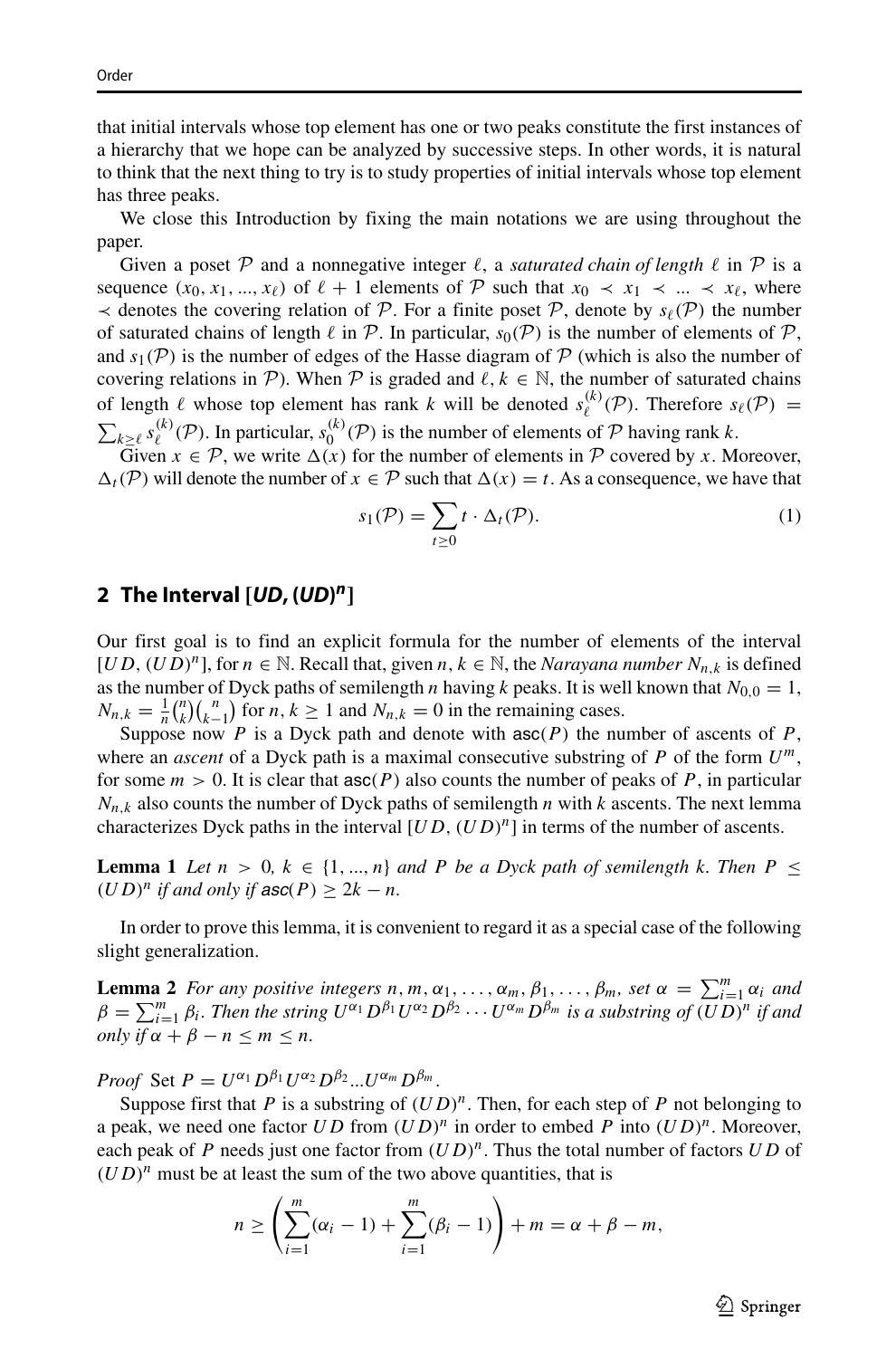which implies the desired inequalities.

Suppose now that  $n \ge \alpha + \beta - m$ . We look for an occurrence of *P* in  $(UD)^n$ . It is not hard to see that each step of *P* not belonging to a peak, as well as each peak of *P*, requires precisely one factor *UD* from  $(UD)^n$ . Thus, for any *i*, in order to embed  $U^{\alpha_i}D^{\beta_i} =$  $U^{\alpha_i-1}(\overline{U}D)D^{\beta_i-1}$  into  $(UD)^n$  we need  $(\alpha_i - 1) + 1 + (\beta_i - 1) = \alpha_i + \beta_i - 1$  factors *UD*. Therefore, we can embed *P* into  $(UD)^n$  provided that *n* is at least  $\sum_{i=1}^m (\alpha_i + \beta_i - 1) =$  $\alpha + \beta - m$ , which follows from the hypothesis.

Now as an immediate consequence of the above lemmas we can deduce an explicit formula for  $s_0^{(k)}([UD, (UD)^n])$  and  $s_0([UD, (UD)^n])$  when  $n \in \mathbb{N}$  and  $k \in \{1, ..., n\}$ .

**Proposition 1** *Let*  $n > 0$  *and*  $k \in \{1, ..., n\}$ *, then* 

*(i)*

$$
s_0^{(k)}([UD, (UD)^n]) = \sum_{m=\max\{1, 2k-n\}}^k N_{k,m}
$$

*(ii)*

$$
s_0([UD, (UD)^n]) = \sum_{k=1}^n \sum_{m=\max\{1, 2k-n\}}^k N_{k,m}.
$$
 (2)

In Fig. [1](#page-3-0) the Hasse diagram of the interval  $[UD, (UD)^5]$  is depicted.

The sequence  $(s_0^{(k)}([UD, (UD)^n]))_{n \ge k \ge 0}$  appears as A137940 in [\[6\]](#page-14-6). The first few lines of the associated triangle are recorded below (Table [1\)](#page-4-0).

As a consequence of the last proposition, and since the Narayana array is symmetric, the *k*-th diagonal of Table [1](#page-4-0) contains the sum of the first *k* columns of the Narayana array. Therefore,  $s_0^{(k)}([UD, (UD)^n])$  counts the number of Dyck paths of semilength *k* having at most  $n - k + 1$  peaks.

The sequence  $(s_0([UD, (UD)^n]))_{n>0}$  of the sizes of the intervals  $[UD, (UD)^n]$  starts 1,2,4,8, 16,33,70,152,337 and is not recorded in [\[6\]](#page-14-6); however, it is the sequence of the partial

<span id="page-3-0"></span>

**Fig. 1** The Hasse diagram of the interval  $[UD, (UD)^5]$  in the Dyck pattern poset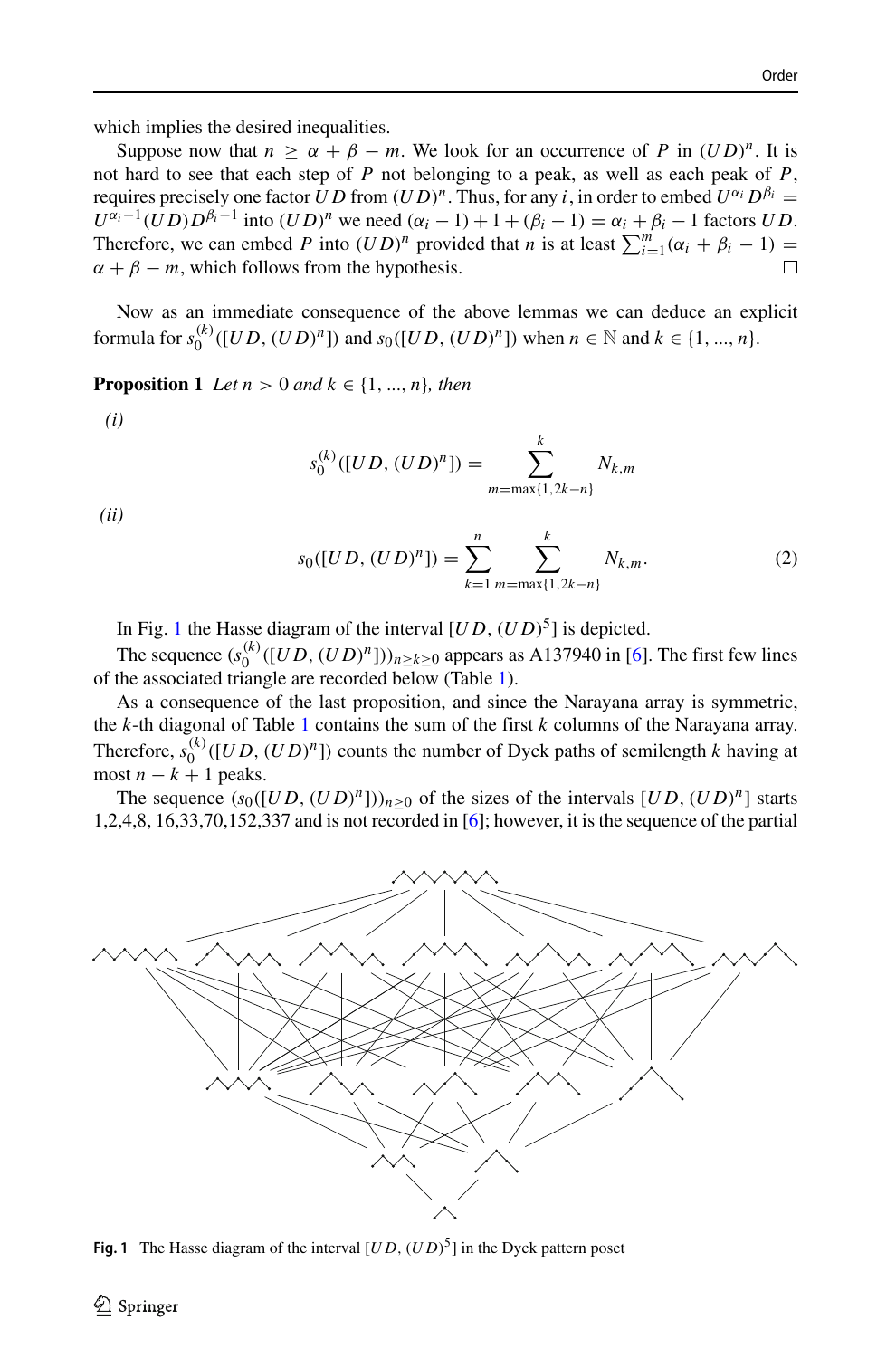|                 | Table 1 Triangle associated with sequence A137940 |                               |   |                |    |     |     |    |   |
|-----------------|---------------------------------------------------|-------------------------------|---|----------------|----|-----|-----|----|---|
| $n\backslash k$ |                                                   | 2                             | 3 | $\overline{4}$ | 5  | 6   | 7   | 8  | 9 |
|                 |                                                   |                               |   |                |    |     |     |    |   |
| $\overline{2}$  |                                                   |                               |   |                |    |     |     |    |   |
| 3               |                                                   | 2                             |   |                |    |     |     |    |   |
| $\overline{4}$  |                                                   | $\mathfrak{D}_{\mathfrak{p}}$ | 4 |                |    |     |     |    |   |
| 5               |                                                   | $\mathfrak{D}_{\mathfrak{p}}$ |   |                |    |     |     |    |   |
| 6               |                                                   | 2                             | 5 | 13             | 11 |     |     |    |   |
| 7               |                                                   | 2                             | 5 | 14             | 31 | 16  |     |    |   |
| 8               |                                                   | 2                             | 5 | 14             | 41 | 66  | 22  |    |   |
| 9               |                                                   | 2                             | 5 | 14             | 42 | 116 | 127 | 29 |   |

<span id="page-4-0"></span>

sums of A004148 of [\[6\]](#page-14-6), called "generalized Catalan numbers" and counting, among other things, peakless Motzkin paths with respect to the length. In fact, it is not difficult to find a bijective explanation.

**Proposition 2** *There is a bijection between* [*UD, (UD)n*] *and the set of peakless Motzkin paths of length at most n.*

*Proof* Given a peakless Motzkin path of length  $k \leq n$ , just replace each of its level steps with a peak: the resulting Dyck path is easily seen to be in  $[UD, (UD)^n]$ . Also, it is not difficult to realize that such a map is indeed a bijection. difficult to realize that such a map is indeed a bijection.

## **3** The Interval  $[UD, U^{a+h}D^aU^bD^{b+h}]$

### **3.1 Size of the Interval**

Let *a*, *b*, *h* be nonnegative integers. Denote with  $Q_{a,b}^{(h)} = U^{a+h}D^aU^bD^{b+h}$  the generic Dyck paths with two peaks. Our first goal is to find an explicit formula for the cardinality of  $\left[UD, Q_{a,b}^{(h)}\right]$ , depending on *a*, *b* and *h*. Without loss of generality, we can suppose  $b \geq a \geq 1$ .

It is clear that each path in the above interval has either one peak or two peaks. The generic path with only one peak in  $\left[UD, Q_{a,b}^{(h)}\right]$  has height *j*, with  $1 \le j \le b+h$ . Therefore there are  $b + h$  such paths. From now on, we will focus on the remaining elements of our interval, i.e. paths having exactly two peaks.

We start with the case  $h = 0$ , that is  $Q_{a,b}^{(0)} = U^a D^a U^b D^b$ : this is the generic nonelevated Dyck path with two peaks.

**Proposition 3** *Denote with*  $\varphi_0(a, b)$  *the number of Dyck paths having exactly two peaks in the interval*  $[UD, Q_{a,b}^{(0)}]$ *. Then* 

$$
\varphi_0(a,b) = \frac{a(a+1)(3b-a+1)}{6} \,. \tag{3}
$$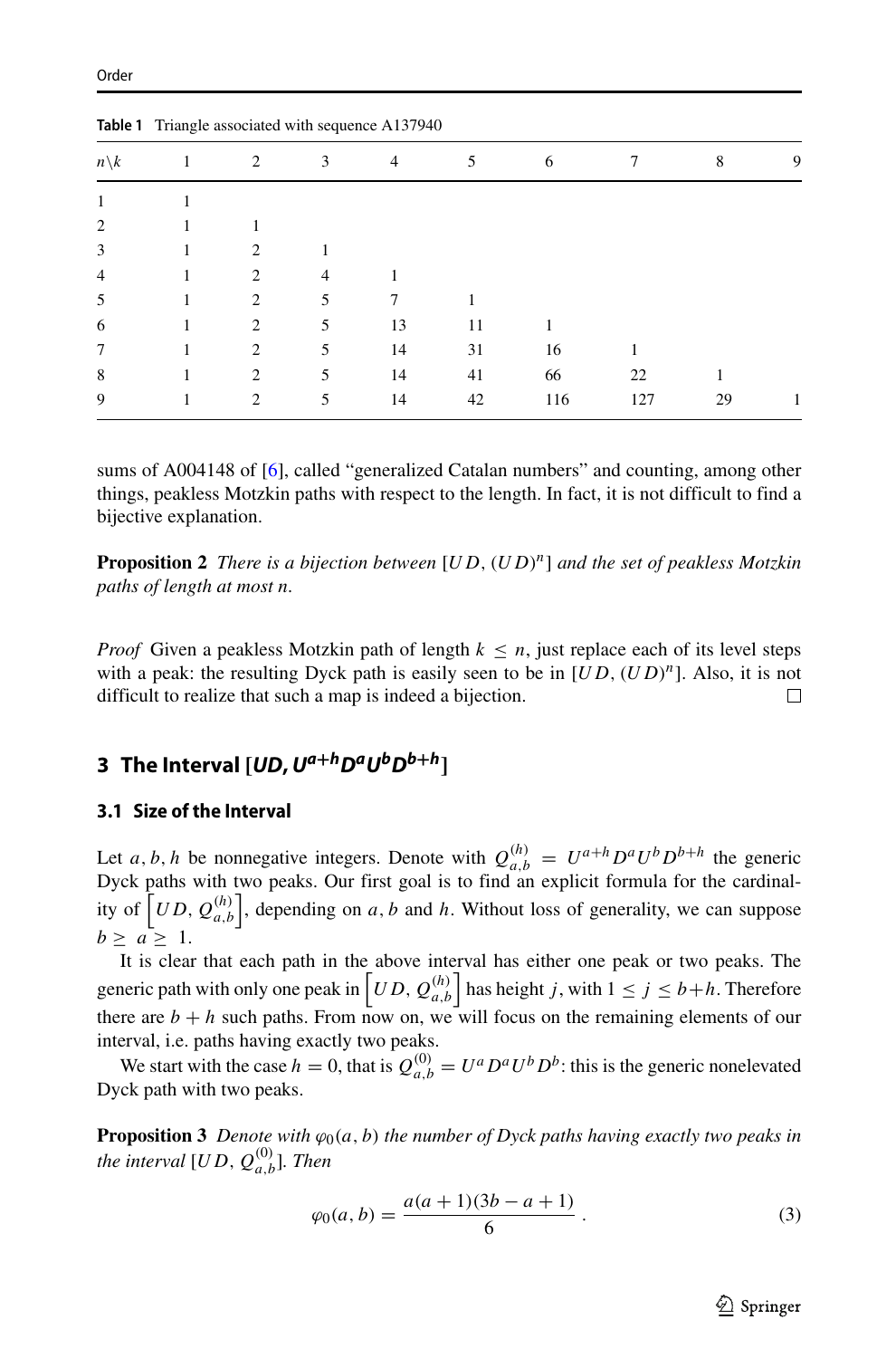*Proof* The generic Dyck path *P* with two peaks in  $[UD, Q_{a,b}^{(0)}]$  can be constructed as follows. Start by choosing *k* up steps from the first run of  $Q_{a,b}^{(0)}$ , for *k* running from 1 to *a*. Then choose *t* down steps from the second run: here it must be  $1 \le t \le k$ , since otherwise *P* would have some points of negative height. Similarly, the up steps chosen from the third run of  $Q_{a,b}^{(0)}$  cannot be too many, otherwise there would remain too few down steps in the last run to complete the Dyck path. Specifically, it is possible to select *s* up steps from the third run of  $Q_{a,b}^{(0)}$ , with  $k - t + s \le b$  (the quantity  $k - t + s$  being the height of the path *P* at the end of the last ascending run), and so  $1 \le s \le b - k + t$ . Summing up, we get

$$
\varphi_0(a, b) = \sum_{k=1}^a \sum_{t=1}^k \sum_{s=1}^{b-k+t} 1
$$

which reduces to

$$
\varphi_0(a,b) = \frac{a(a+1)(3b-a+1)}{6},
$$

as desired.

The sequence  $(\varphi_0(a, b))_{1 \leq a \leq b}$  is A082652 in [\[6\]](#page-14-6), where an interpretations in terms of squares inside an  $a \times b$  rectangular grid is provided. We will discuss the connections with our combinatorial setting at the end of the present section.

We are now ready to express the number of Dyck paths having exactly two peaks lying below  $Q_{a,b}^{(h)}$ .

**Proposition 4** *Denote with*  $\varphi_h(a, b)$  *the number of Dyck paths having exactly two peaks in the interval*  $[UD, Q_{a,b}^{(h)}]$ *. Then* 

<span id="page-5-1"></span>
$$
\varphi_h(a,b) = \varphi_0(a,b) + hab.
$$
\n(4)

*Proof* Denote with  $[UD, Q_{a,b}^{(\ell)}]_2$  the set of Dyck paths in  $[UD, Q_{a,b}^{(\ell)}]$  having exactly two peaks. For each  $i = 1, ..., h$ , define  $C_i = [UD, Q_{a,b}^{(i)}]_2 \setminus [UD, Q_{a,b}^{(i-1)}]_2$ . It is not hard to see that a Dyck path  $U^{\alpha} D^{\beta} U^{\gamma} D^{\delta} \in C_i$  if and only if

- $(\alpha, \beta, \gamma, \delta) \leq (i + a, a, b, i + b)$  and
- $\alpha = i + a$  or  $\delta = i + b$ ,

where the above partial order on tuples has to be understood componentwise.

For  $i = h$ , the above definitions immediately imply that

$$
\varphi_h(a,b)=\varphi_{h-1}(a,b)+|\mathcal{C}_h|.
$$

Iterating this argument, we get:

<span id="page-5-0"></span>
$$
\varphi_h(a,b) = \varphi_0(a,b) + \sum_{i=1}^h |\mathcal{C}_i|.
$$
\n(5)

Now observe that, if  $\Gamma \in C_i$ , then  $\Gamma = U^i P D^i$ , for some Dyck path *P* with two peaks. This is due to the fact that, if the first ascending run of  $\Gamma$  has length  $i+a$ , the first descending run of  $\Gamma$  terminates at height  $\geq i$  (because  $\Gamma \in [UD, Q_{a,b}^{(h)}]_2$ ). Of course an analogous argument holds if the last descending run of  $\Gamma$  has length  $i + b$ . As a consequence, for each  $i = 1, ..., h$ , we can define a function from  $C_i$  to  $C_0 = {P = U^{\alpha} D^{\beta} U^{\gamma} D^{\delta}}$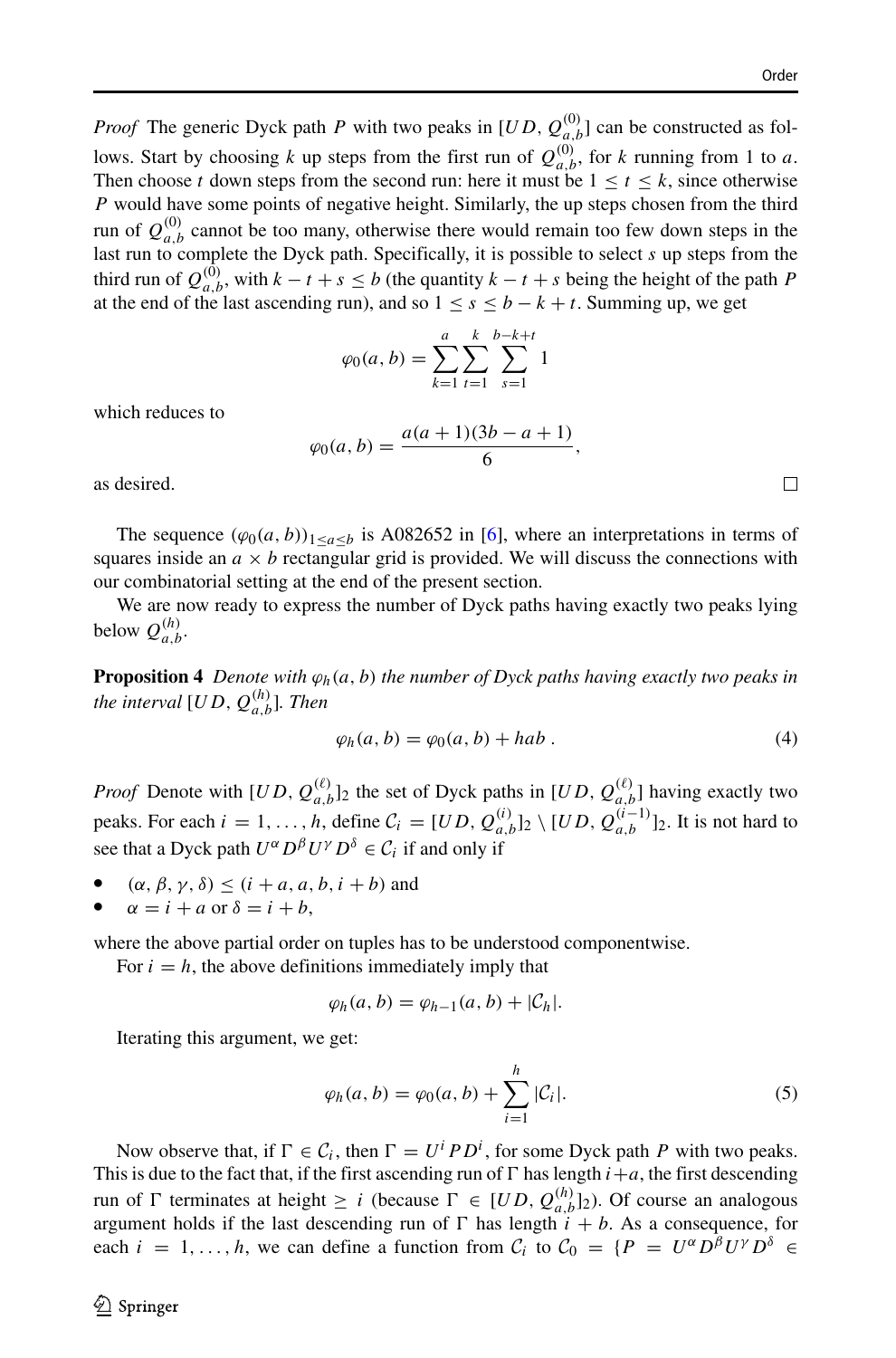$[UD, Q_{a,b}^{(0)}]_2 | \alpha = a \text{ or } \delta = b$  which maps  $\Gamma = U^i P D^i$  into *P*. It is easy to see that such a function is well defined (i.e.  $P \in C_0$ ) and is bijective. Thus formula [\(5\)](#page-5-0) can be rewritten as

$$
\varphi_h(a,b) = \varphi_0(a,b) + h|\mathcal{C}_0|.
$$
\n(6)

Finally, in order to enumerate  $C_0$ , we observe that a path  $P \in C_0$  is uniquely determined by the length *s* of its first descending run and the length *t* of its last ascending run, where  $1 \leq s \leq a$  and  $1 \leq t \leq b$ . In fact, the unique path of  $C_0$  corresponding to a legal choice of *s* and *t* is  $U^x Q_{s,t}^{(0)} D^x$ , where  $x = \min\{a - s, b - t\}$ . Hence we have that  $|\mathcal{C}_0| = ab$ . This leads immediately to formula [\(4\)](#page-5-1), as desired.

As we have already noted, the triangular array determined by  $(\varphi_0(a, b))_{1 \leq a \leq b}$  is sequence A082652 in [\[6\]](#page-14-6), which counts the numbers of squares that can be found in an  $a \times b$ rectangular grid. We now describe a bijection between the set of such squares and the set  $[UD, Q_{a,b}^{(0)}]_2$  of Dyck paths having two peaks and which are less than or equal to  $Q_{a,b}^{(0)}$ . To this aim, we encode the Dyck path  $U^{k+i}D^iU^jD^{j+k} \in [UD, Q_{a,b}^{(0)}]_2$  with the triple  $(i, j; k)$ . Observe that *(i, j; k)* represents a legal Dyck path in  $[UD, Q_{a,b}^{(0)}]_2$  if and only if *i, j*  $\geq 1$ ,  $i + k \le a$  and  $j + k \le b$ . Moreover, a triple  $(i, j; k)$  satisfying the above conditions also uniquely determines a square inside an  $a \times b$  rectangular grid of unit cells as follows. Label the rows of the grid with integers  $1, 2, \ldots, a$  from top to bottom and the columns with integers 1*,* 2*,...,b* from left to right. A unit cell lying at the intersection between row *i* and column *i* will be said in *position*  $(i, j)$ . A square inside the grid can be characterized by providing the position  $(i, j)$  of its topmost and leftmost cell and the length  $k + 1$  of its side. Notice that the triple  $(i, j; k)$  determines (in a unique way) a square if and only if  $i, j \ge 1$ ,  $i + k \le a$  and  $j + k \le b$ . We have thus found the same encoding both for Dyck paths in  $[UD, Q_{a,b}^{(0)}]_2$  and for squares inside an  $a \times b$  rectangular grid, which gives the desired bijection. In Fig. [2](#page-6-0) the path encoded by the triple *(*2*,* 3; 2*)* is mapped into the corresponding square.

The above bijection can be exploited to transport the order structure on Dyck paths to a description in terms of squares in a grid. In the next lemma, we use the above encoding into triples to give an alternative presentation of the pattern order inside  $[UD, Q_{a,b}^{(0)}]_2$ .

**Lemma 3** *Set*  $\Theta = \{(i, j; k) | i, j \ge 1, i + k \le a, j + k \le b$ *. Define a partial order*  $\alpha$   $\Theta$  *by setting*  $(\alpha, \beta; \gamma) \sqsubseteq (i, j; k)$  *when*  $(\alpha, \beta, \gamma) \leq (i, j, \min\{i + k - \alpha, j + k - \beta\},\$ *where*  $\leq$  *is the usual coordinatewise order on*  $\mathbb{N}^3$ *. Then*  $(\alpha, \beta; \gamma) \sqsubseteq (i, j; k)$  *if and only if*  $(\alpha, \beta; \gamma) \leq (i, j; k)$  in the Dyck pattern poset, i.e.  $U^{\gamma+\alpha} D^{\alpha} U^{\beta} D^{\beta+\gamma} \leq U^{k+i} D^{i} U^{j} D^{j+k}$ .

<span id="page-6-0"></span>

**Fig. 2** The path  $U^4 D^2 U^3 D^5 \le Q_{4,6}^{(0)}$  and the associated square inside the grid  $4 \times 6$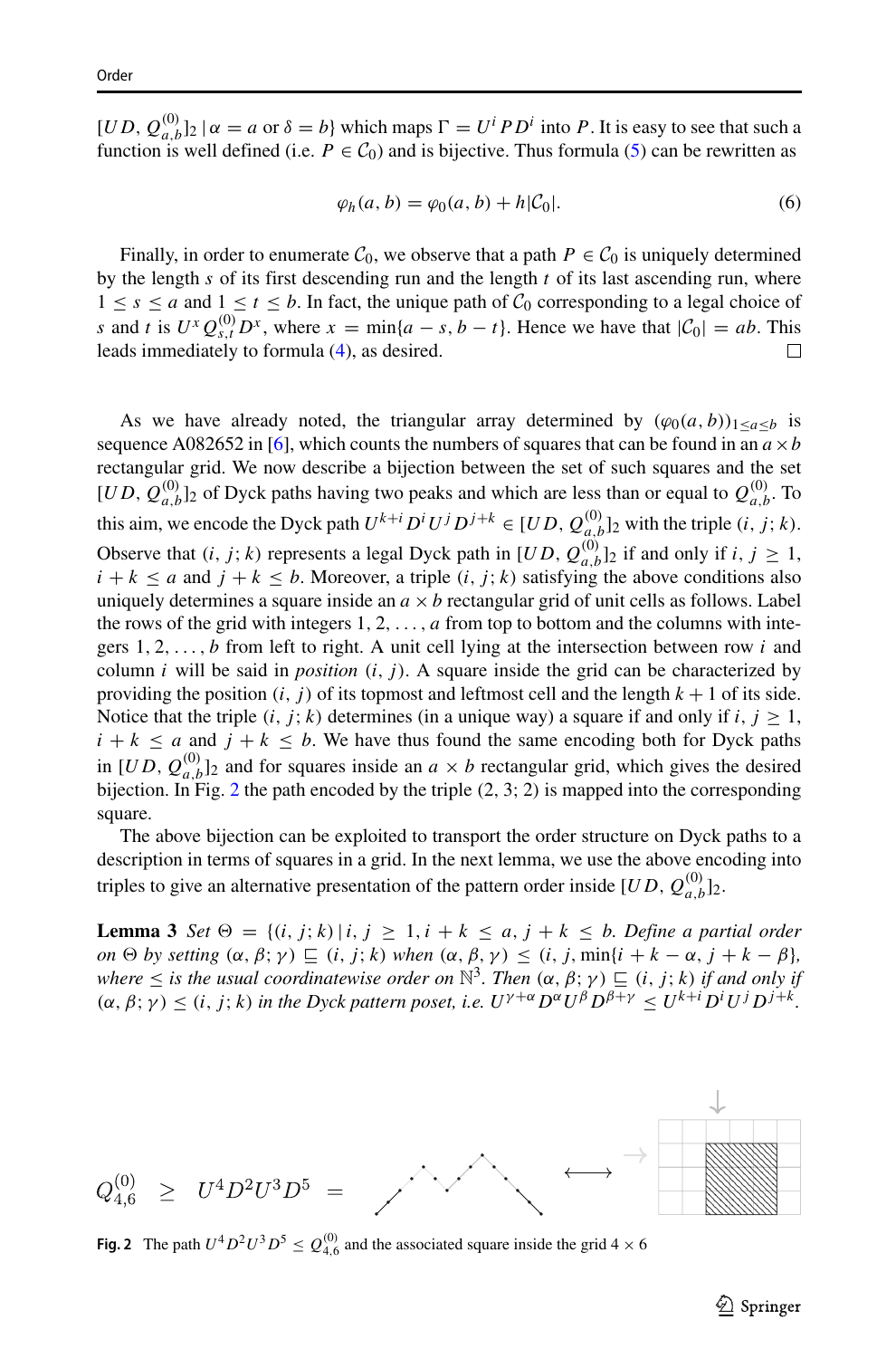*Proof* The fact that  $U^{\gamma+\alpha}D^{\alpha}U^{\beta}D^{\beta+\gamma} \leq U^{k+i}D^iU^jD^{j+k}$  is equivalent to the system of inequalities

$$
\begin{cases} \alpha + \gamma \leq i + k \\ \alpha \leq i \\ \beta \leq j \\ \beta + \gamma \leq j + k \end{cases}
$$

since the two paths have the same number of peaks, and so the steps of each run of the smaller path must be selected from the steps of the corresponding run of the larger one. The above inequalities can be equivalently written as  $(\alpha, \beta, \gamma) \leq (i, j, \min\{i + k - \alpha, j + k - \beta\})$ , which is exactly  $(\alpha, \beta; \gamma) \sqsubset (i, j; k)$ . which is exactly  $(\alpha, \beta; \gamma) \sqsubseteq (i, j; k)$ .

Using the above lemma and bijection, the pattern order on  $[UD, Q_{a,b}^{(0)}]_2$  can now be expressed as a partial order on the set of squares inside an  $a \times b$  rectangular grid. Denote with *xy*| the rectangle having a pair of opposite corners in positions *(*1*,* 1*)* and *(x, y)*. Take two squares  $Q, Q'$  in the grid whose topmost and leftmost cells are in positions  $(\alpha, \beta)$  and  $(i, j)$ , respectively, and whose sides have length  $\gamma + 1$  and  $k + 1$ ; hence they are encoded by the triples  $Q = (\alpha, \beta, \gamma)$  and  $Q' = (i, j; k)$ . The partial order on  $\Theta$  defined in the above lemma can be read off on squares in the following way:  $Q \leq Q'$  when the topmost and leftmost cell of *Q* is in the rectangle *ij* | and the opposite cell is in the rectangle  $(i + k)(j + k)$ .

Suppose now  $r \in \mathbb{N}$  and  $\overline{2} \le r \le a + b$ . We will refine our previous enumerative result by counting the number of elements in  $[UD, Q_{a,b}^{(h)}]$  with semilength *r*. This clearly gives the rank distribution of the elements of  $[UD, Q_{a,b}^{(h)}]$ . As an example, Fig. [3](#page-7-0) shows the interval  $[UD, Q_{2,3}^{(1)}].$ 

<span id="page-7-0"></span>

**Fig. 3** The Hasse diagram of the interval  $[UD, Q_{2,3}^{(1)}]$  in the Dyck pattern poset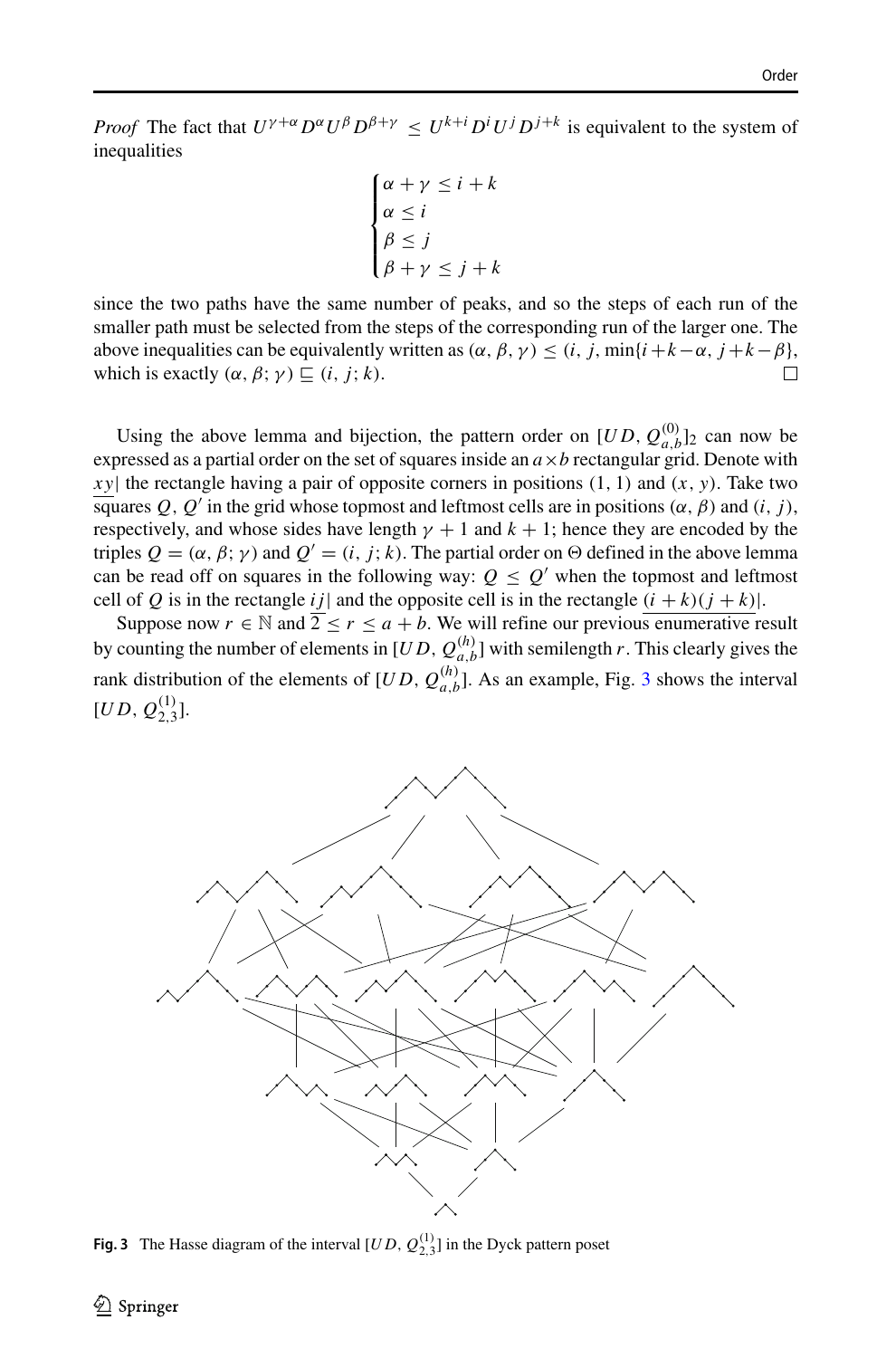**Proposition 5** The number of elements of  $[UD, Q_{a,b}^{(h)}]$  having semilength r is given by

<span id="page-8-0"></span>
$$
s_0^{(r)}[UD, Q_{a,b}^{(h)}] = \sum_{i=\max\{1, r-b-h\}}^{\min\{a, r-1\}} (\min\{b, r-i\} - \max\{1, r-a-h\} + 1) + [r \le b+h],
$$
\n(7)

*where*  $[\Omega]$  *denotes the characteristic function of the property*  $\Omega$ , *that is*  $[\Omega] = 1$  *if*  $\Omega$  *is true and*  $[\Omega] = 0$  *if*  $\Omega$  *is false.* 

*Proof* We can clearly limit ourselves to considering paths having two peaks, since paths with just one peak inside  $[UD, Q_{a,b}^{(h)}]$  are easily counted (we have exactly one such path for any rank  $r \leq b + h$ ).

Using an approach similar to that of Proposition 3, we observe that a generic Dyck path  $P = U^{k+i} D^i U^j D^{j+k} \in [UD, Q_{a,b}^{(h)}]_2$  of semilength *r* can be constructed as follows. Start by choosing  $k + i$  up steps from the first run of  $Q_{a,b}^{(h)}$ , with  $k + i \le a + h$ . Then choose *i* down steps from  $Q_{a,b}^{(h)}$  for the second run of *P*, so that  $1 \le i \le a$ , since in the second run of  $Q_{a,b}^{(h)}$  there are exactly *a* down steps. For the third run of *P*, it must be  $1 \le j \le$ *b* (since the third run of  $Q_{a,b}^{(h)}$  has length *b*) and  $j + k \leq b + h$  (since the height of *P* at the end of the third run cannot exceed  $b + h$ , which is the maximum possible length of the fourth run of *P*). Finally, we have  $i + j + k = r$ , so that the following relations hold:

$$
\begin{cases}\ni + k \le a + h \\
1 \le i \le a \\
1 \le j \le b \\
j + k \le b + h \\
i + j + k = r.\n\end{cases}
$$

From the last relation, we have  $i + k = r - j$  and  $j + k = r - i$ , so that  $i \leq r - j$  and  $j \leq r - i$ . Therefore, after some manipulations, the above inequalities can be equivalently written as follows, in order to make as explicit as possible the ranges of *i* and *j* (note that once *i* and *j* are fixed, the term *k* is uniquely determined):

$$
\begin{cases}\nj \ge r - a - h \\
1 \le i \le a \\
1 \le j \le b \\
i \ge r - b - h \\
i \le r - j \le r - 1 \\
j \le r - i \\
k = r - i - j\n\end{cases}
$$

These inequalities can be condensed in

$$
\begin{cases} \max\{1, r - b - h\} \le i \le \min\{a, r - 1\} \\ \max\{1, r - a - h\} \le j \le \min\{b, r - i\} \\ k = r - i - j. \end{cases}
$$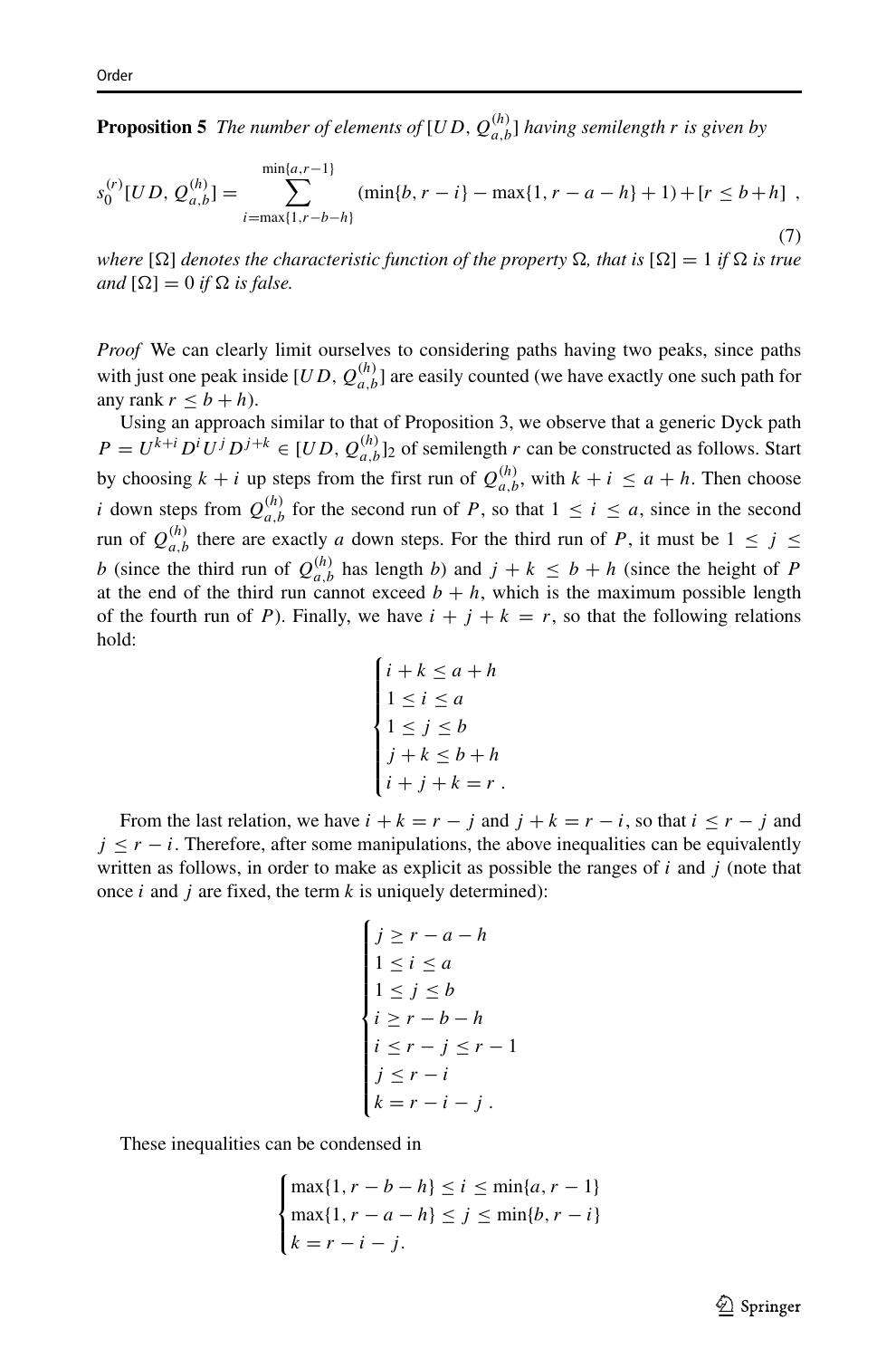The above computations immediately lead to a formula for the rank distribution of the elements of  $[UD, Q_{a,b}^{(h)}]$ :

$$
s_0^{(r)}[UD, Q_{a,b}^{(h)}] = [r \le b+h] + \sum_{i=\max\{1, r-b-h\}}^{\min\{a, r-1\}} \sum_{j=\max\{1, r-a-h\}}^{\max\{b, r-i\}} 1
$$
  
= 
$$
\sum_{i=\max\{1, r-b-h\}}^{\min\{a, r-1\}} (\min\{b, r-i\} - \max\{1, r-a-h\} + 1) + [r \le b+h]
$$

Formula [\(7\)](#page-8-0) is not very easy to read as it is written. However, if we assign specific values to *a, b* or *h*, some much nicer expressions can be obtained. For instance, in the particular case  $h = 0$ , depending on the value of the semilength r, we get the following results.

• If 2 ≤ *r* ≤ *a* +1, then min{*a, r* −1} = *r* −1, max{1*, r* −*b*} = 1, min{*r* −*i, b*} = *r* −*i*, and max $\{1, r - a\} = 1$ . Therefore

$$
s_0^{(r)}[UD, Q_{a,b}^{(0)}]_2 = \sum_{i=1}^{r-1} (r-i) = \sum_{i=1}^{r-1} i = \binom{r}{2}
$$

.

• If *a* + 1 ≤ *r* ≤ *b*, then min{*a, r* − 1} = *a*, max{1*, r* − *b*} = 1, min{*r* − *i, b*} = *r* − *i*, and max $\{1, r - a\} = r - a$ . Therefore

$$
s_0^{(r)}[UD, Q_{a,b}^{(0)}]_2 = \sum_{i=1}^a (r-i-r+a+1) = \sum_{i=1}^a (a+1-i) = \sum_{i=1}^a i = \binom{a+1}{2}.
$$

• If *b*+1 ≤ *r* ≤ *a*+*b*, then min{*a, r*−1} = *a*, max{1*, r*−*b*} = *r*−*b*, min{*r*−*i, b*} = *r*−*i*, and max $\{1, r - a\} = r - a$ . Therefore

$$
s_0^{(r)}[UD, Q_{a,b}^{(0)}]_2 = \sum_{i=r-b}^{a} (r-i-r+a+1) = \sum_{i=r-b}^{a} (a+1-i) = \sum_{i=1}^{a+b-r+1} i = \binom{a+b-r+2}{2}.
$$

Setting  $m = \min\{r-1, a, a+b-r+1\}$ , it is not difficult to show that  $2 \le r \le a+1$  $(a + 1 \le r \le b, b + 1 \le r \le a + b$ , respectively) if and only if  $m = r - 1$  ( $m = a$ ,  $m = a + b - r + 1$ , respectively). As a consequence

$$
s_0^{(r)}[UD, Q_{a,b}^{(0)}]_2 = \sum_{i=1}^m i = \binom{m+1}{2},
$$

hence

$$
s_0^{(r)}[UD, Q_{a,b}^{(0)}] = \binom{m+1}{2} + [r \le b].
$$

#### **3.2 Enumeration of Covering Relations**

In this section we work out a formula for the number  $s_1([UD, Q_{a,b}^{(0)}])$  of edges in the Hasse diagram of the interval  $[UD, Q_{a,b}^{(0)}]$ ; as usual, we can assume w.l.o.g. that  $1 \le a \le b$ . For this purpose, we will use the following lemma.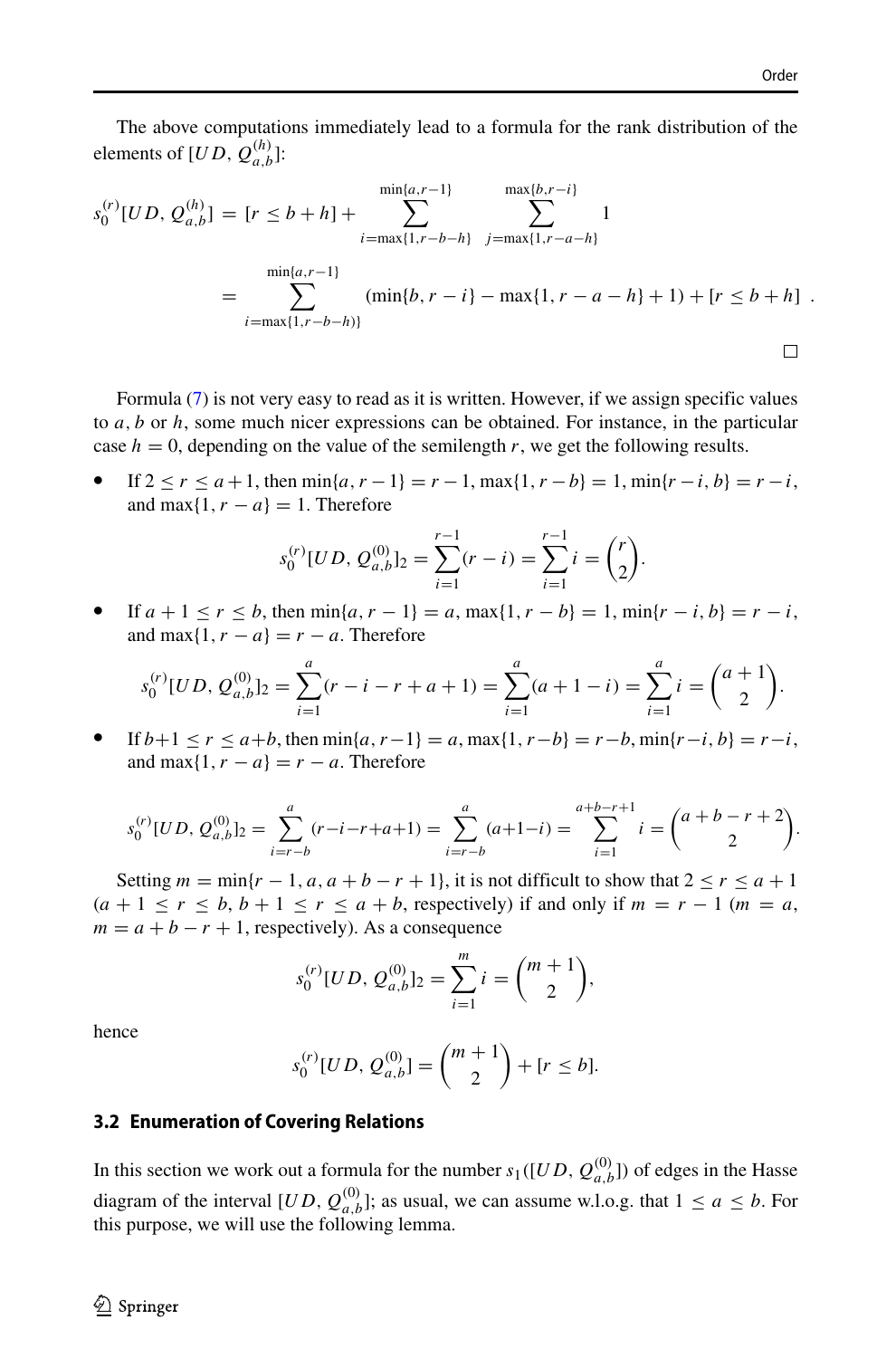**Lemma 4** *Let*  $(i, j, k) \in \mathbb{N}^3$ . Recall that we denote with  $\Delta(Q_{i,j}^{(k)})$  the number of paths *covered by*  $Q_{i,j}^{(k)}$ *. Then* 

<span id="page-10-1"></span>
$$
\Delta(Q_{i,j}^{(k)}) = \begin{cases}\n1 & \text{if } (i, j, k) \in \{(1, 1, 0)\} \\
2 & \text{if } (i, j, k) \in \{(i, 1, 0), (1, j, 0), (1, 1, k) \mid i, j \ge 2, k \ge 1\} \\
3 & \text{if } (i, j, k) \in \{(i, j, 0), (i, 1, k), (1, j, k) \mid i, j \ge 2, k \ge 1\} \\
4 & \text{if } (i, j, k) \in \{(i, j, k) \mid i, j \ge 2, k \ge 1\}\n\end{cases}
$$
\n(8)

*The above listed triples (i, j, k) encode all possible Dyck paths having two peaks.*

*Proof* A Dyck path having two peaks can cover at most 4 paths, obtained by removing one up step from one of the two ascending runs and one down step from one of the two descending runs. However, in some cases different choices can lead to the same path. Using Proposition 2.1 of [\[1\]](#page-14-1), we get exactly the formula given in the statement.  $\Box$ 

Using formula  $(1)$  we have

<span id="page-10-0"></span>
$$
s_1\left( [UD, \mathcal{Q}_{a,b}^{(0)}] \right) = \sum_{n \ge 0} n \cdot \Delta_n \left( [UD, \mathcal{Q}_{a,b}^{(0)}] \right), \tag{9}
$$

where  $\Delta_n \left( [UD, Q_{a,b}^{(0)}] \right) = \{ P \in [UD, Q_{a,b}^{(0)}] | \Delta(P) = n \}$ , and combining equation [\(9\)](#page-10-0) with the above lemma allows us to find the desired enumeration.

Clearly we have  $\Delta(P) = 1$  if and only if either  $P = (UD)^2$  or  $P = U^i D^i$ , for some  $i \in \{2, ..., b\}$ , hence  $\Delta_1([UD, Q_{a,b}^{(0)}]) = 1 + (b - 1) = b$ .

Now take  $(i, j, k) \in \mathbb{N}^3$ , with  $i, j \ge 2$  and  $k \ge 1$ . Recalling relations [\(8\)](#page-10-1), we are able to compute  $\Delta_n \left( [UD, Q_{a,b}^{(0)}] \right)$  for  $n = 2, 3, 4$ .

When  $n = 2$ , we have that

$$
\begin{cases}\nQ_{i,1}^{(0)} \leq Q_{a,b}^{(0)} \text{ if and only if } 2 \leq i \leq a; \\
Q_{1,j}^{(0)} \leq Q_{a,b}^{(0)} \text{ if and only if } 2 \leq j \leq b; \\
Q_{1,1}^{(k)} \leq Q_{a,b}^{(0)} \text{ if and only if } 1 \leq k \leq a - 1.\n\end{cases}
$$

Therefore it follows from Lemma 4 that  $\Delta_2 \left( [UD, Q_{a,b}^{(0)}] \right) = (a-1)+(b-1)+(a-1) =$  $2a + b - 3.$ 

When  $n = 3$ , we have that

$$
\begin{cases}\nQ_{i,j}^{(0)} \leq Q_{a,b}^{(0)} \text{ if and only if } 2 \leq i \leq a, \ 2 \leq j \leq b; \\
Q_{i,1}^{(k)} \leq Q_{a,b}^{(0)} \text{ if and only if } 2 \leq i \leq a - k, \ 1 \leq k \leq a - 1; \\
Q_{1,j}^{(k)} \leq Q_{a,b}^{(0)} \text{ if and only if } 2 \leq j \leq b - k, \ 1 \leq k \leq a - 1.\n\end{cases}
$$

Again using Lemma 4 and some standard computations, we get

$$
\Delta_3 \left( [UD, Q_{a,b}^{(0)}] \right) = (a-1)(b-1) + \sum_{k=1}^{a-1} ((a-k-1) + (b-k-1))
$$
  
= (a-1)(b-1) + (a+b-2)(a-1) - a(a-1)  
= (a-1)(2b-3).

 $\textcircled{2}$  Springer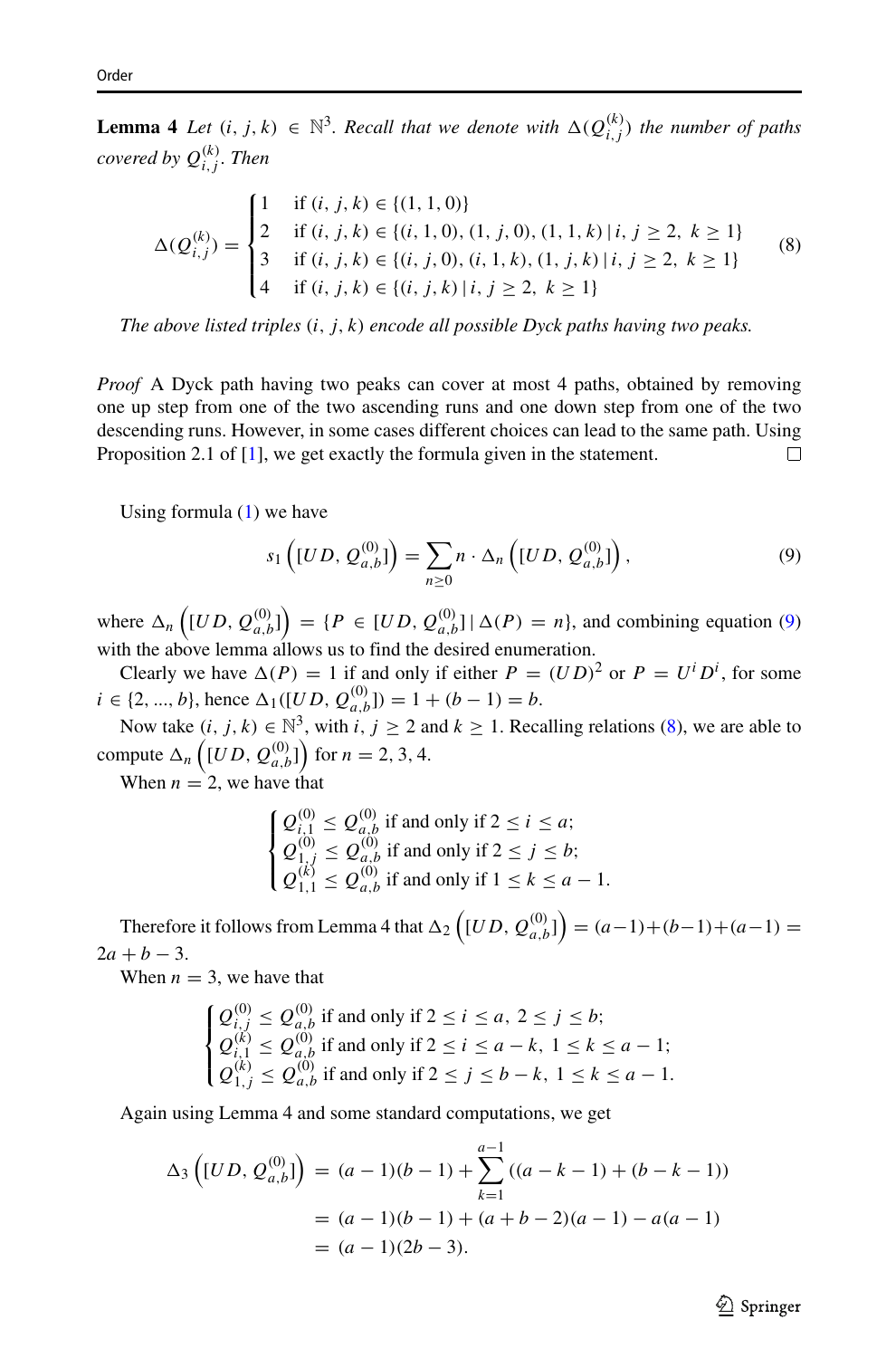Finally, when  $n = 4$ , we have that  $Q_{i,j}^{(k)} \le Q_{a,b}^{(0)}$  if and only if  $1 \le k \le a-1, 2 \le i \le a-k$ and  $2 \le j \le b - k$ ; thus we obtain

$$
\Delta_4 \left( [UD, Q_{a,b}^{(0)}] \right) = \sum_{k=1}^{a-1} (a - k - 1)(b - k - 1)
$$
  
= 
$$
\sum_{k=1}^{a-1} \left( (a - 1)(b - 1) - (a + b - 2)k + k^2 \right)
$$
  
= 
$$
(a - 1)^2 (b - 1) - (a + b - 2) \left( \frac{a}{2} \right) + \frac{a(a - 1)(2a - 1)}{6}.
$$

Using formula [\(9\)](#page-10-0), we thus have the following.

**Proposition 6** The number of covering relation in the interval  $[UD, Q_{a,b}^{(0)}]$  is given by

$$
s_1\left( [UD, \mathcal{Q}_{a,b}^{(0)}] \right) = -\frac{1}{3} \left( 2a^3 - 6a^2b + a - 3b + 3 \right). \tag{10}
$$

#### **3.3 The Mobius Function ¨**

To conclude our analysis of the intervals  $[UD, Q_{a,b}^{(h)}]$  we now completely determine their Möbius function. Note that the Möbius function of intervals of the form  $[UD, U^n D^n]$  is trivial since these intervals consist of a single chain:

- if  $n = 1$ , the Möbius function is 1;<br>• if  $n = 2$  the Möbius function is –
- if  $n = 2$ , the Möbius function is  $-1$ ;
- otherwise, the Möbius function is 0.

The next proposition shows that  $\mu\left(UD, Q_{a,b}^{(h)}\right)$  is almost always 0. As usual, we assume that  $a < b$ .

**Proposition 7** *If at least one among h and b* − *a is strictly bigger than 1, then*  $\mu\left( UD,\mathcal{Q}_{a,b}^{(h)}\right) =0.$ 

*Proof* We use induction on the semilength  $r = a + b + h$  of  $Q_{a,b}^{(h)}$ .

It is easy to see that, if the hypothesis of the proposition is satisfied, then  $r \geq 4$ . Moreover, if  $r = 4$ , then either  $a = b = 1$  and  $h = 2$  or  $a = 1$ ,  $b = 3$  and  $h = 0$ . In such cases, the maximum of  $\mu(UD, Q_{a,b}^{(h)})$  is either  $U^3DUD^3$  or  $UDU^3D^3$ , respectively. and it is immediate to verify that  $\mu(UD, U^3DUD^3) = \mu(UD, UDU^3D^3) = 0$ .

Now suppose that *r* > 4. Consider the longest Dyck path  $Q_{i,j}^{(k)} < Q_{a,b}^{(h)}$  such that *k*, *j* –  $i \leq 1$ . Such a path can be explicitly described as follows:

- if  $h \leq 1$ , then necessarily  $a + 1 < b$ , so we set  $k = h$ ,  $i = a$  and  $j = a + 1$ ;
- if  $h > 1$  and  $a = b$ , then we set  $k = 1$  and  $i = j = a$ ;
- if  $h > 1$  and  $a < b$ , then we set  $k = 1$ ,  $i = a$  and  $j = a + 1$ .

From the above construction, it is clear that  $Q_{i,j}^{(k)}$  is the longest path in the interval  $[UD, Q_{a,b}^{(h)}]$  for which the hypothesis of the proposition does not hold. In other words, if  $Z < Q_{a,b}^{(h)}$  is a Dyck path which does not satisfy the hypothesis of the proposition, i.e. such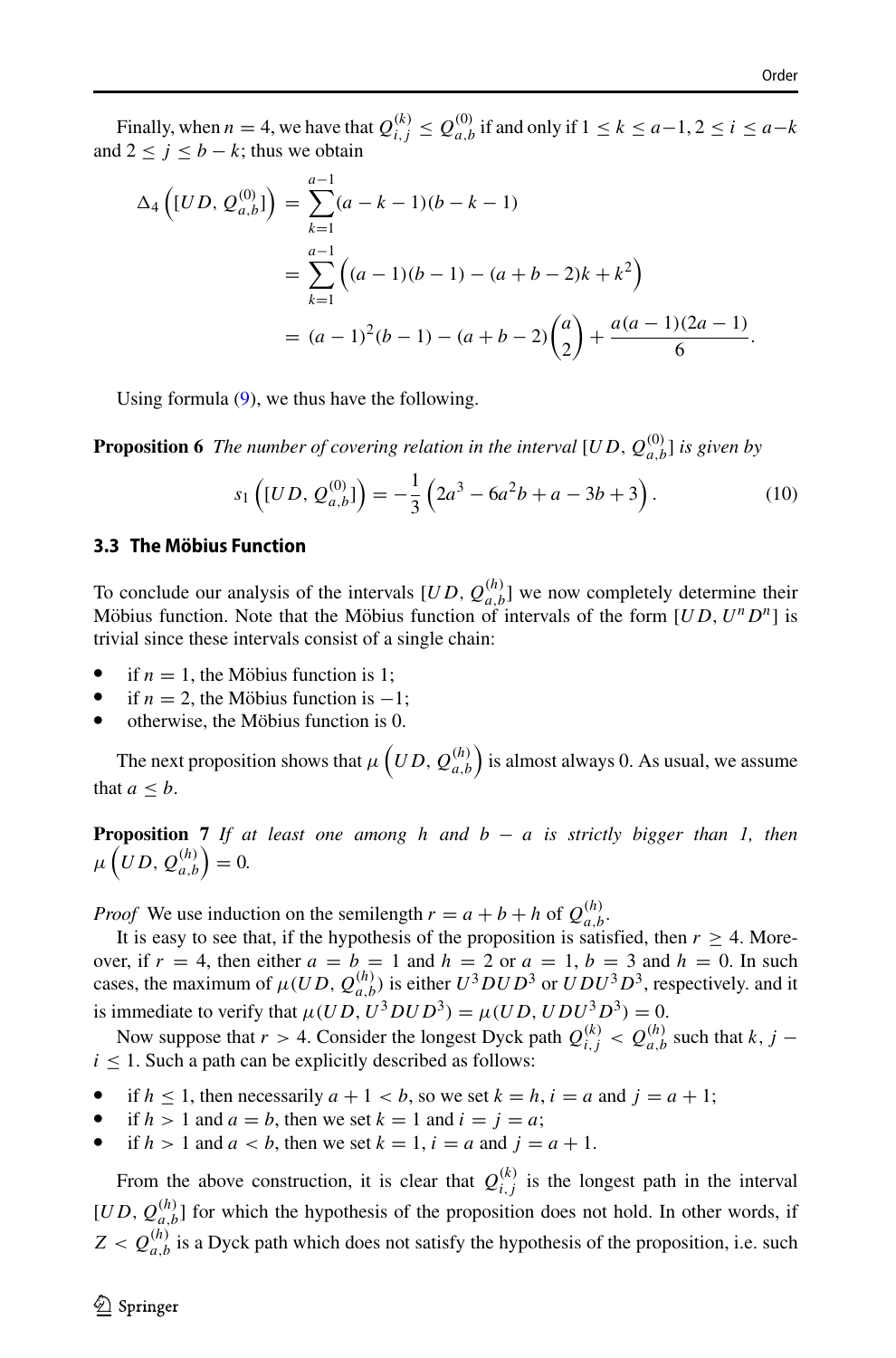that the absolute value of the difference of the lengths of every pair of consecutive runs is  $\leq 1$ , then  $Z \leq Q_{i,j}^{(k)}$ .

Now take a path  $Z \nleq Q_{i,j}^{(k)}$ ,  $Z \neq Q_{a,b}^{(h)}$ . By the inductive hypothesis, we then have that  $\mu(UD, Z) = 0$ . So we can now compute the Möbius function of  $[UD, Q_{a,b}^{(h)}]$  as follows:

$$
\mu(UD, Q_{a,b}^{(h)}) = -\sum_{Z \leq Q_{i,j}^{(k)}} \mu(UD, Z) - \sum_{Z < Q_{a,b}^{(h)}} \mu(UD, Z).
$$
\n
$$
z \nleq Q_{i,j}^{(k)}
$$
\n
$$
z \nleq Q_{i,j}^{(k)}
$$

In the r.h.s., the first sum is  $0$  by the definition of the Möbius function, and the second sum is 0 as well, since each of its summand is 0. This concludes the proof.  $\Box$ 

Now, to conclude the computation of the Möbius function when the maximum of the interval has exactly two peaks, we have to analyze a few remaining cases.

**Proposition 8** *If*  $h, b - a \leq 1$ *, then we are in one of the following cases:* 

- $\mu(UD, Q_{a,a+1}^{(1)}) = -1$  *(with a*  $\geq 1$ *);*
- $\mu(UD, Q_{a,a+1}^{(0)}) = 1$  *(with a*  $\geq 1$ *);*
- $\bullet$  *μ*(*UD*,  $Q_{a,a}^{(0)}$ ) = −2*, if a* ≥ 2*, moreover, μ*(*UD*,  $Q_{1,1}^{(0)}$ ) = −1*;*
- $\mu(UD, Q_{a,a}^{(1)}) = 2$ , if  $a \geq 2$ , moreover,  $\mu(UD, Q_{1,1}^{(1)}) = 1$ .

*Proof* All the small cases (namely, when  $a \leq 2$ ) can be easily checked with a simple computation. When  $a > 2$ , we can proceed by induction on the semilength of the top of the interval. So, suppose for instance that the top of the interval is  $Q_{a,a+1}^{(1)}$  (the first of the above listed cases). Then, among the paths covered by  $Q_{a,a+1}^{(1)}$ , there is  $Q_{a,a}^{(1)}$ , and we can write:

$$
\mu(UD, \mathcal{Q}_{a,a+1}^{(1)}) = -\sum_{Z \leq \mathcal{Q}_{a,a}^{(1)}} \mu(UD, Z) - \sum_{\substack{Z \leq \mathcal{Q}_{a,a+1}^{(1)} \\ Z \nleq \mathcal{Q}_{a,a}^{(1)}}} \mu(UD, Z).
$$

The first sum of the r.h.s. is of course 0. To evaluate the second sum, we need to find all paths  $Z \leq Q_{a,a+1}^{(1)}$ ,  $Z \nleq Q_{a,a}^{(1)}$  such that the absolute value of the difference between the lengths of any two consecutive runs is at most one (otherwise, thanks to the previous proposition, the contribution to the above sum is 0). It is not difficult to realize that, in the case under consideration, the only path with the required properties is  $Q_{a-1,a}^{(0)}$ . By induction, we know that  $\mu(UD, Q_{a-1,a}^{(0)}) = 1$ , and so we can conclude that  $\mu(UD, Q_{a,a+1}^{(1)}) = -1$ , as desired. The three remaining cases can be dealt with using analogous arguments.

## **4 Again on the Mobius function and Further Work ¨**

The combinatorics of the intervals of the Dyck pattern poset is still largely unknown. We have just provided the first results in this direction, concerning the enumerative combinatorics of specific intervals (cardinality and covering relations), as well as the computation of the Möbius function in a special case. Concerning this last topic, we can prove some further results, which give some insight on this important invariant.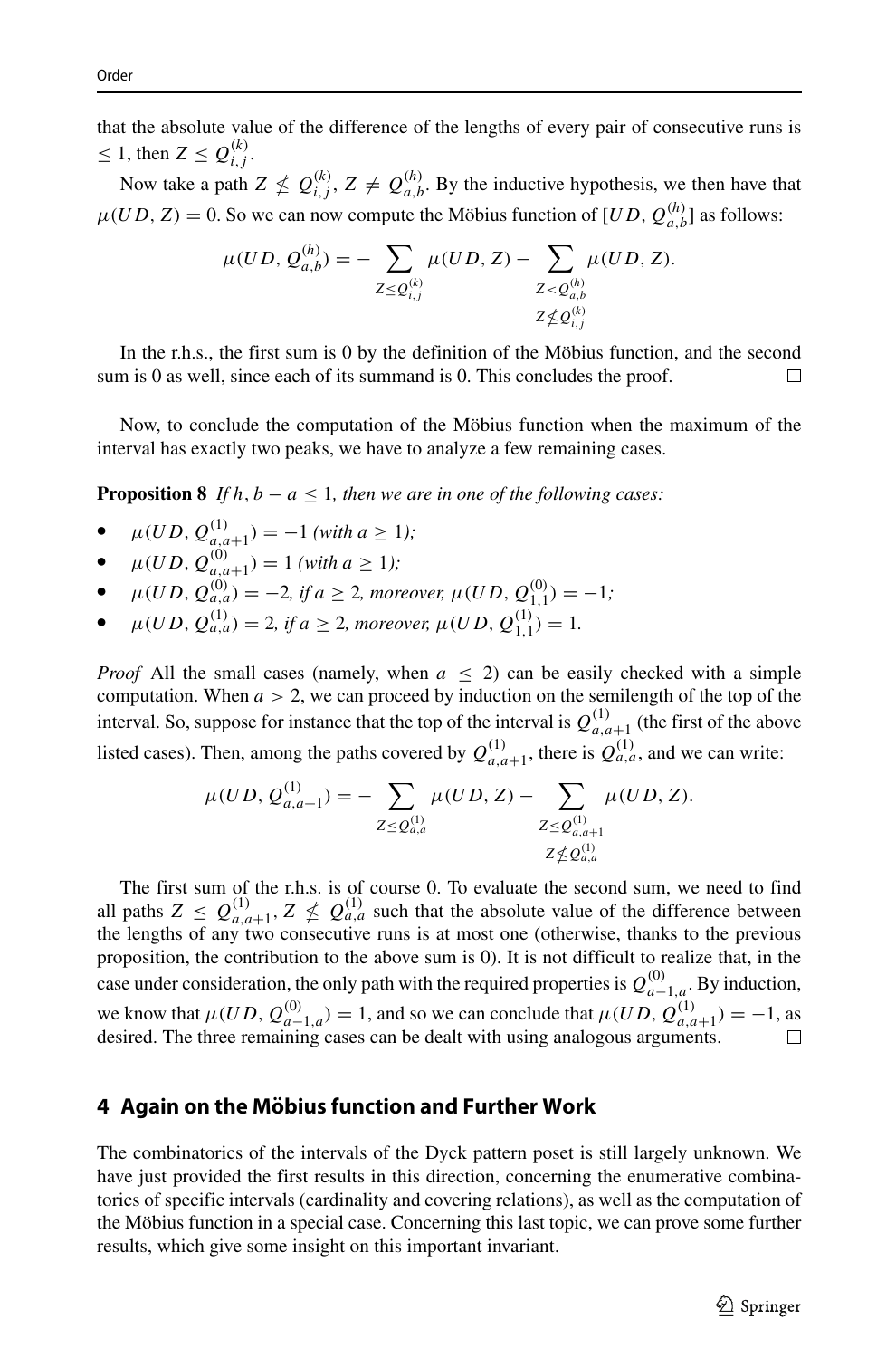First of all, the absolute value of the Möbius function of the Dyck pattern poset is unbounded. This is a consequence of the following.

# **Proposition 9** *For all*  $n \ge 2$ ,  $\mu((UD)^{n-1}, (UD)^{n+1}) = {n \choose 2}$ .

*Proof* Since the interval  $I_n = [(UD)^{n-1}, (UD)^{n+1}]$  has rank 2, its Möbius function is simply given by the number of its elements covering the minimum (or covered by the maximum) minus 1. Any path greater than  $(UD)^{n-1}$  has at least  $n-1$  peaks. Any path smaller than  $(UD)^{n+1}$  has at most *n* peaks; moreover, if it has exactly *n* peaks, it is necessarily the path  $(UD)^n$ . In order to count the paths inside  $I_n$  having exactly  $n-1$  peaks, we observe that they can be obtained from  $(UD)^{n-1}$  by just adding a new up step to one of the peaks and a new down step to one of the peaks as well (possibly the same one), in such a way that the resulting path is still Dyck. It is not difficult to realize that this is equivalent to choosing a multiset having 2 elements out of a set having  $n - 1$  elements, which can be done in  $\binom{n}{2}$ ways.

We can also determine the maximum value of the Möbius function on intervals of rank 2.

**Proposition 10** *For all*  $n \geq 1$ ,  $\mu(U(UD)^{n-1}D, U(UD)^{n+1}D) = n^2$ , and this is the *maximum value attained by μ on intervals of rank 2.*

*Proof* We start by observing that, for a given path *Q* of semilength *n*, the maximum number of paths covering it is  $n^2 + 1$ . In fact, if *Q* has *k* factors having semilengths  $f_1, f_2, \ldots, f_k$ , respectively, then, using Proposition 2.2 of [\[2\]](#page-14-0), we get that the number of paths covering *Q* is

$$
1 + \sum_{i} f_i^2 + \sum_{i < j} f_i f_j = 1 + \left(\sum_{i} f_i\right)^2 - \sum_{i < j} f_i f_j = 1 + n^2 - \sum_{i < j} f_i f_j.
$$

The maximum of the above quantity is indeed  $n^2 + 1$  and is attained when  $\sum_{i < j} f_i f_j = 0$ (which corresponds to having only one factor). To finish the proof, it will be enough to show that, for the interval in the statement of the proposition, all the paths covering the lower path are also covered by the upper path. This can be done quite easily, by means of a case-bycase analysis (just insert in the lower path a *U* and a *D* in all possible places and show that the resulting path is still covered by the upper path).  $\Box$ 

Notice that the above proof does not show that the interval in the statement of the proposition is the unique interval of rank 2 attaining the maximum of the Möbius function.

Some computations also suggest the following conjecture:

**Conjecture 1** *The maximum absolute value of the Mobius function on intervals of rank 3 ¨ is*  $(2n + 1) \cdot n^2$ , attained by the interval  $[U(UD)^{n-1}D, U(UD)^{n+2}D]$ .

Another intriguing conjecture, again supported by computational evidence, is the following:

**Conjecture 2** *The Möbius function is alternating, meaning that it is*  $\geq 0$  *on intervals of even rank and*  $\leq 0$  *on intervals of odd rank.* 

The above conjecture suggests that the intervals of the Dyck pattern poset might all be shellable.